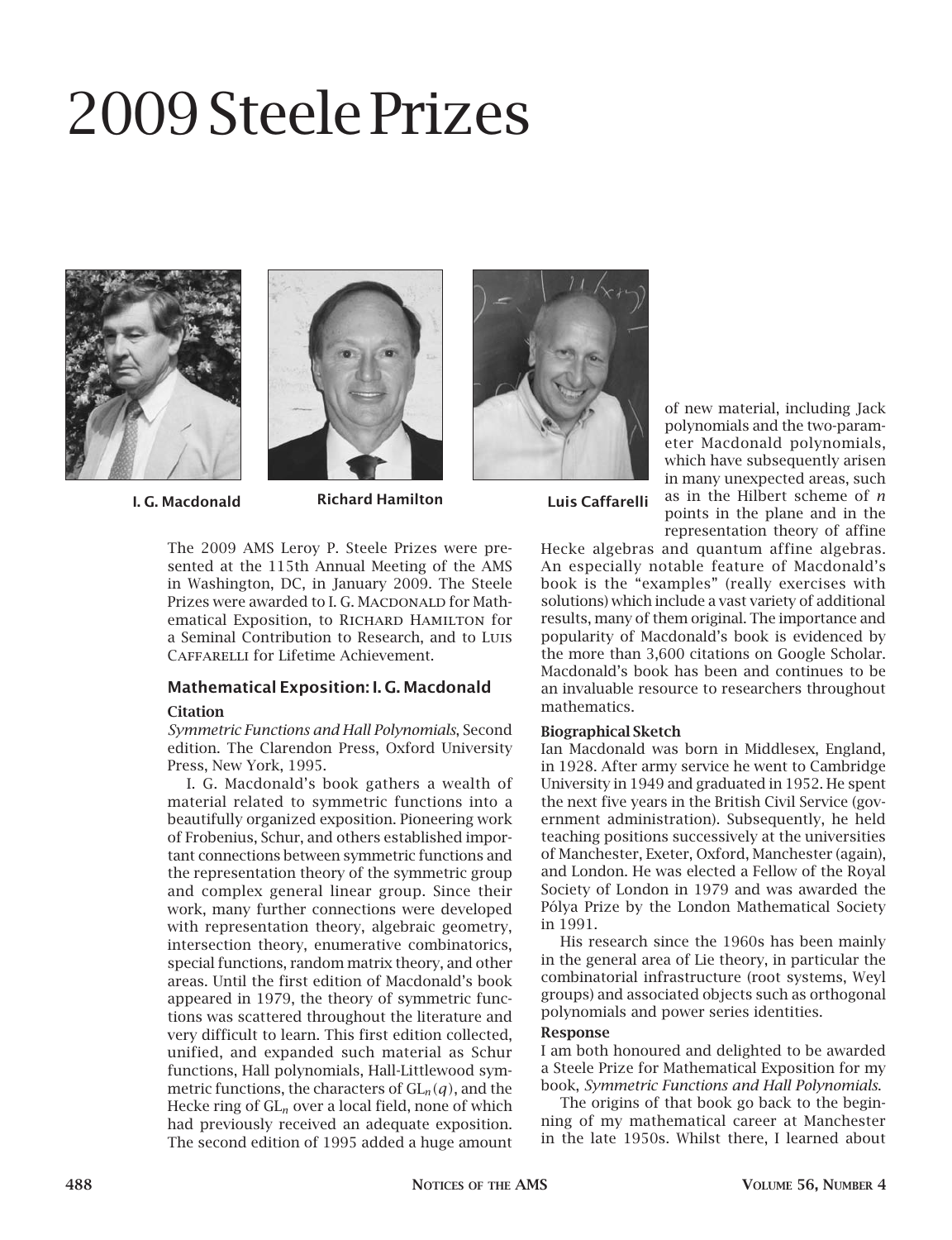Hall polynomials and what are now called Hall-Littlewood symmetric functions from Sandy Green, who had recently made crucial use of them in his determination of the character tables of the finite general linear groups. Some years later I was invited to write a survey article on Hall polynomials for the *Jahresbericht der DMV*. That article never got written, partly for the usual reasons but also partly because it became clear to me that such a survey would for the sake of clarity need to be prefaced by a self-contained account of the algebra of symmetric functions, which at that time was lacking in the mathematical literature. I hope my book may have been of service to students and others who need to know the basic facts about symmetric functions, even if their interest in Hall polynomials is minimal.

# Seminal Contribution to Research: Richard Hamilton

# Citation

The 2009 Leroy P. Steele Prize for Seminal Contribution to Research is awarded to Richard Hamilton for his paper "Three-manifolds with positive Ricci curvature", *J. Differential Geom.* 17 (1982), 255–306.

Differential geometry includes the study of Riemannian metrics and their associated geometric entities. These include the curvature tensor, geodesic distance function, natural differential operators on functions, forms, and tensors as well as many others. A given smooth manifold has an infinite-dimensional space of Riemannian metrics whose geometric behavior may vary dramatically. By its very nature geometry must be coordinate invariant, so two Riemannian metrics which are related by a diffeomorphism of the manifold must be considered equivalent. The question of choosing a natural metric from the infinite-dimensional family is nicely illustrated by the case of compact oriented two-dimensional surfaces. For surfaces of genus 0 there is a unique choice of equivalence class of metrics with curvature 1, while for genus 1 (respectively genus greater than 1) there is a finitedimensional moduli space of inequivalent metrics with curvature 0 (respectively curvature -1).

The cited paper of Richard Hamilton introduced a profoundly original approach to the construction of natural metrics on manifolds. This approach is the Ricci flow, which is an evolution equation in the space of Riemannian metrics on a manifold. The stationary points (for the normalized flow) are the Einstein metrics (constant curvature in dimensions 2 and 3). The Ricci flow is a nonlinear diffusion equation which may be used to deform any chosen initial metric for a short time interval. In the cited paper Hamilton showed that, in dimension 3, if the initial metric has positive Ricci curvature, then the flow exists for all time and converges to a constant curvature metric. This implies the remarkable result that a three manifold of positive Ricci curvature is a spherical space form (a space of constant curvature). Over the next twenty years Hamilton laid the groundwork for understanding the long time evolution for an arbitrary initial metric on a three-manifold with an eye toward the topological classification problem. For this purpose he developed the idea of the Ricci flow with singularities in which the flow would be continued past singular times by performing surgeries in a controlled way. Finally, through the spectacular work of Grisha Perelman in 2002, the difficult issues remaining in the construction were resolved, and the program became successful.

In addition to the applications to the topology of three-manifolds, the Ricci flow has had, and continues to have, a wide range of applications to Riemannian and Kähler geometry. The cited paper truly fits the definition of a seminal contribution; that is, "containing or contributing the seeds of later development".

#### Biographical Sketch

Richard Streit Hamilton was born in Cincinnati, Ohio, in 1943. He graduated from Yale summa cum laude in 1963, and received his Ph.D. from Princeton in 1966, writing his thesis under Robert Gunning. He has taught at Cornell University, the University of California at San Diego, and UC Irvine, where he held a Bren Chair. He is currently Davies Professor of Mathematics at Columbia University in New York City, where he does research on geometric flows. In 1996 Richard Hamilton was awarded the Oswald Veblen Prize of the American Mathematical Society, and he is a Member of the American Academy of Arts and Sciences and the National Academy of Sciences.

#### Response

It is a great honor to receive the Steele Prize acknowledging the role of my 1982 paper in launching the Ricci flow, which has now succeeded even beyond my dreams. I am deeply grateful to the prize committee and the AMS.

When I first arrived at Cornell in 1966, James Eells Jr. introduced me to the idea of using a nonlinear parabolic partial differential equation to construct an ideal geometric object, lecturing on his brilliant 1964 paper with Joseph Sampson on harmonic maps, which was the origin of the field of geometric flows. This now encompasses the harmonic map flow, the mean curvature flow (used in physics to describe the motion of an interface, and also in image processing as well as isoperimetric estimates), the Gauss curvature flow (describing wear under random impact), the inverse mean curvature flow (used by Huisken and Ilmanen to prove the Penrose conjecture in relativity), and many others, including Ricci flow.

James Eells Jr. also first suggested I use analysis rather than topology to prove the Poincaré conjecture on the grounds that it is difficult for topologists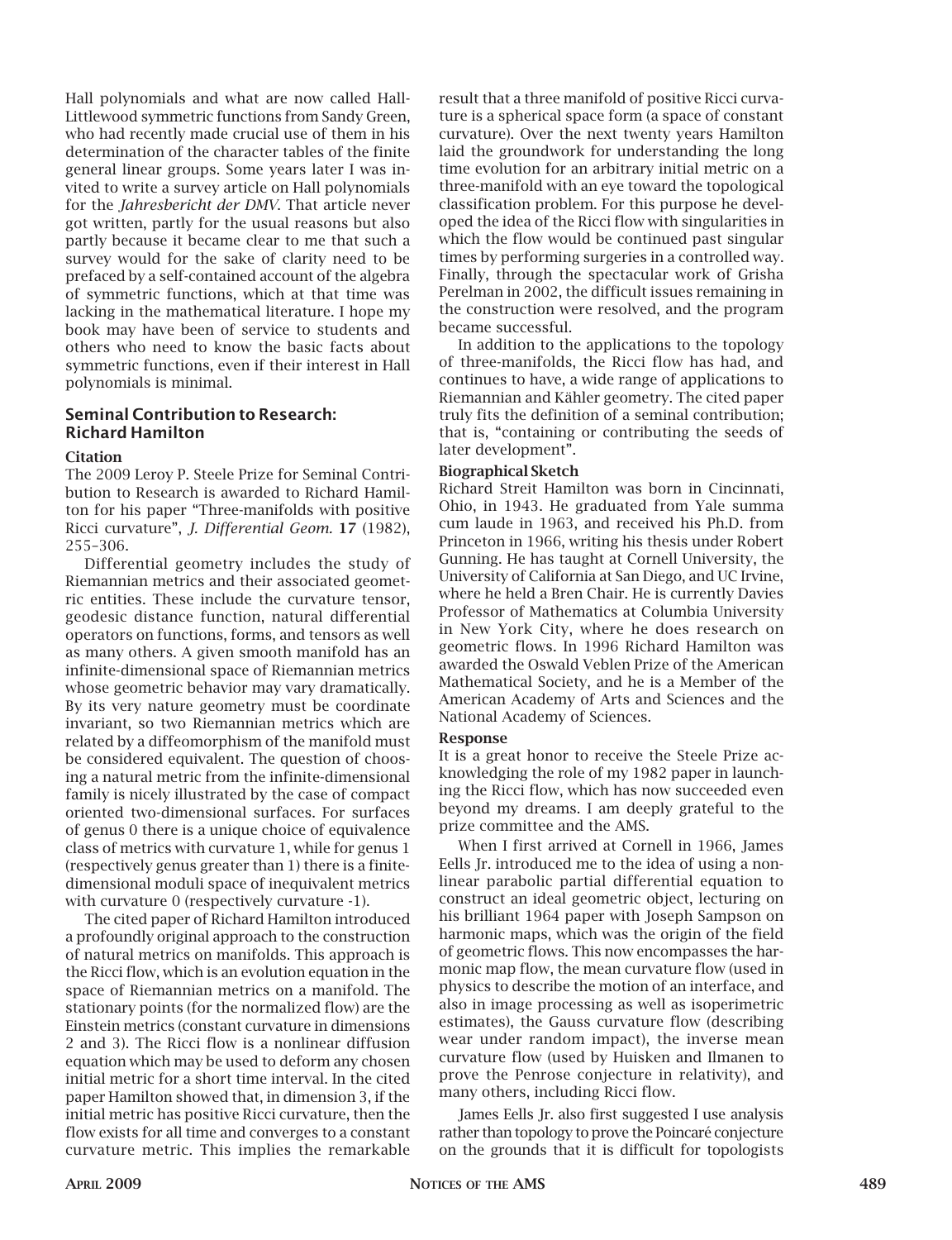to solve a problem where the hypothesis is the absence of topological invariants. And indeed as Lysander said, "Where the lion's skin will not reach, we must patch it out with the fox's." So I started thinking in the 1970s about how to use a parabolic flow to round out a general Riemannian metric to an Einstein metric by spreading the curvature evenly over the manifold. Now the Ricci curvature tensor is in a certain sense the Laplacian of the metric, so that zero Ricci curvature in the Riemannian case is really the elliptic equation for a harmonic metric, while in the Lorentzian case it is the hyperbolic wave equation for a metric, which is Einstein's theory of relativity. So it is only natural to guess that the parabolic heat equation for a metric is to evolve it by its Ricci curvature, which is the Ricci flow.

It is often the case that the credit for a discovery goes not to the first person to stumble upon a thing, but to the first who sees how to use it. So the significance of my 1982 paper was that it proves a very nice result in geometry, that a threedimensional manifold with a metric of positive Ricci curvature is always a quotient of the sphere. To prove this I developed a number of new techniques and estimates that opened up the field, in particular using the maximum principle on systems to obtain pinching estimates on curvature. Right afterward Shing-Tung Yau pointed out to me that the Ricci flow would pinch necks, performing a connected sum decomposition. I was very fortunate that shortly after I moved to UCSD where I could collaborate with Shing-Tung Yau, Richard Schoen, and Gerhard Huisken, who coached me in the use of blow-ups to analyze singularities, making it possible to handle surgeries. It was also very important that Peter Li and Yau pointed out the fundamental importance of their seminal 1986 paper on Harnack inequalities, leading to my Harnack estimate for the Ricci flow, which is fundamental to the classification of singularities. And in 1997 I proved a surgical decomposition on four-manifolds with positive isotropic curvature. In 1999 I published a paper outlining a program for proving geometrization of three-manifolds by performing surgeries on singularities and identifying incompressible hyperbolic pieces as time goes to infinity, only as I was still lacking control of the injectivity radius, I had to assume a curvature bound. This was supplied four years later in 2003 by the brilliant work of Grigory Perelman in his noncollapsing estimate, which led to his remarkable pointwise derivative estimates, allowing him to complete the program.

But the importance of Ricci flow is not confined to three dimensions. For example, we can hope to prove results on four-manifold topology, which are far more difficult. The Ricci flow on canonical Kähler manifolds is well advanced, based on the work of Huai-Dong Cao and Grigory Perelman,

which might lead to a theorem in algebra. Ricci flow also is closely connected to the renormalization group in string theory, and might be used to find stationary Lorentzian Einstein metrics in higher dimensions, giving applications to physics. And just recently we have the very lovely result of Richard Schoen and Simon Brendle using Ricci flow to prove the much stronger result in differential geometry of diffeomorphism rather than homeomorphism in the quarter-pinching theorem using the much weaker assumption of pointwise rather than global pinching. Now that many outstanding mathematicians are working on it, the story of the Ricci flow is just beginning.

# Lifetime Achievement: Luis Caffarelli

# **Citation**

Luis Caffarelli is one of the world's greatest mathematicians studying nonlinear partial differential equations (PDE). This is a difficult field: there are rarely exact formulas for solutions of nonlinear PDEs, and rarely will exact algebraic calculations yield useful expressions.

Instead researchers must typically invoke functional analysis to build "generalized" solutions for many important equations. What remains is the profound and profoundly technical problem of proving regularity for these weak solutions and, by universal acclaim, the greatest authority on regularity theory is Luis Caffarelli.

His breakthroughs are so many, and yet so technical, that they defy any simple recounting here. But it was certainly Caffarelli's work on "free boundary" problems that first showed his deep insights. Free boundary problems entail finding not only the solution of some PDEs, but also the very region within which the equation holds. Luis Caffarelli's vast work totally dominates this field, starting with his early papers on the obstacle problem. In estimate after estimate, lemma after lemma, he shows that the generalized solution and the free boundary have a bit more regularity than is obvious, then a bit more, and then more; until finally he proves under a mild geometric condition that the solution is smooth and the free boundary is a smooth hypersurface. The arguments are intricate, but completely elementary.

Later papers introduce countless technical innovations that broaden the analysis to PDE free boundary problems of all sorts. Caffarelli has likewise revolutionized the study of fully nonlinear elliptic PDEs, and particularly the Monge-Ampère equation. His breakthroughs here include boundary second derivative estimates, classifications of possible degeneracies for solutions, regularity theory for optimal mass transfer schemes, etc. In all this work Caffarelli is an endlessly inventive technical magician, for instance using the maximum principle in one paper to derive  $L_p$  estimates for second derivatives of solutions.